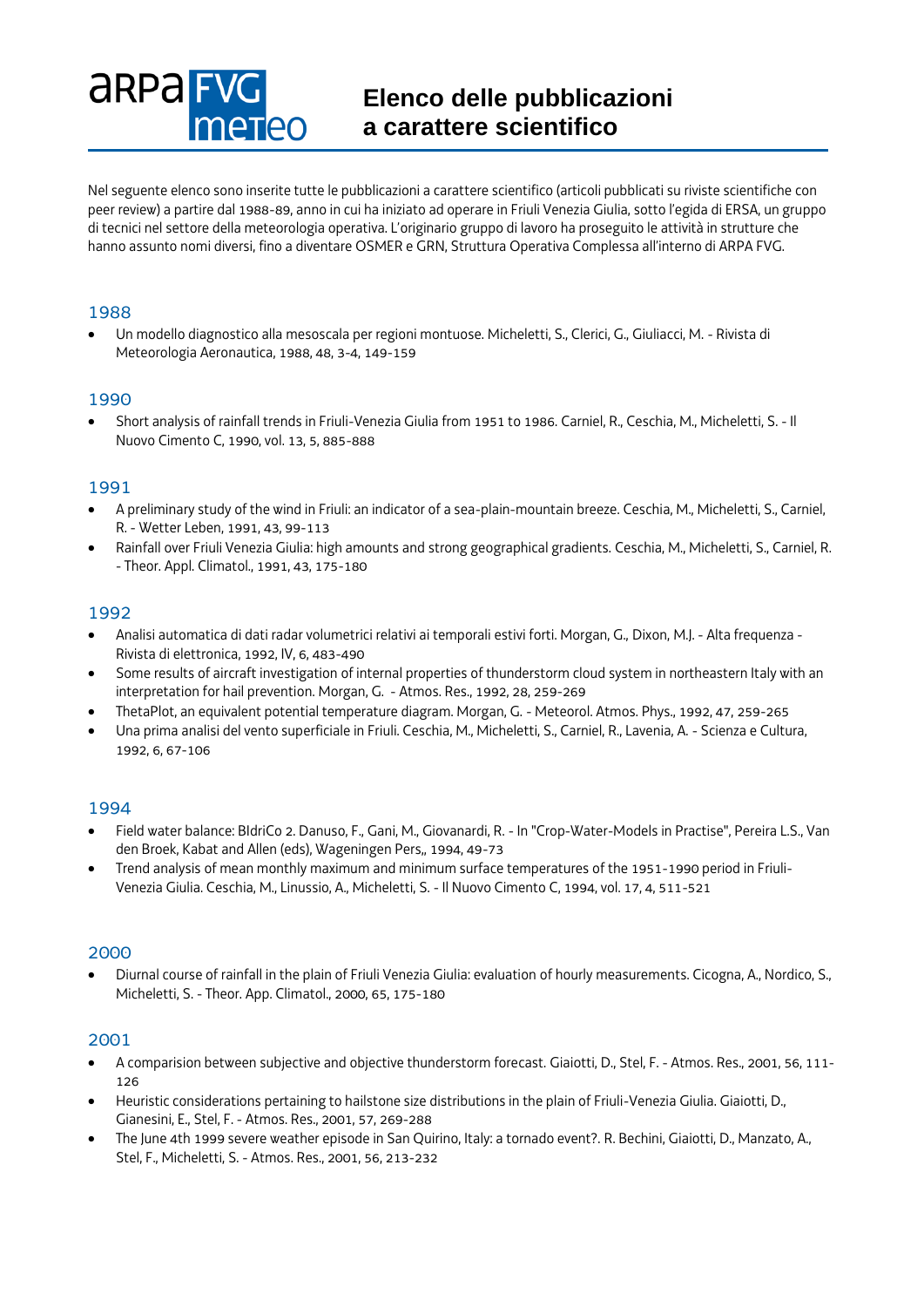

### 2002

 The operational weather radar of Fossalon di Grado (Gorizia, Italy): accuracy of reflectivity and differential reflectivity measurements. Bechini, R., Gorgucci, E., Scarchilli, G., Dietrich, S. - Meteorol. Atmos. Phys., 2002, 79, 275-284

### 2003

- [A climatology of instability indices derived from Friuli Venezia Giulia soundings, using three different methods.](http://dx.doi.org/doi:10.1016/S0169-8095(03)00058-9) Manzato, A. - Atmos. Res., 2003, 67-68, 417-454
- An interesting case of tornado in Friuli-Northeastern Italy. Bertato, M., Giaiotti, D., Manzato, A., Stel, F. Atmos. Res., 2003, 67-68, 3-21
- [Evaluating the sounding instability with the Lifted Parcel Theory.](https://doi.org/10.1016/S0169-8095(03)00059-0) Manzato, A., Morgan Jr., G. M. Atmos. Res., 2003, 67- 68, 455-473
- Preliminary studies on the occurrence of local severe weather events in Friuli Venezia Giulia. Nordio, S., Stefanuto, L., Stel, F. - Atmos. Res., 2003, 67-68, 517-522
- The climatology of hail in the plain of Friuli Venezia Giulia. Giaiotti, D., Nordio, S., Stel, F. Atmos. Res., 2003, 67-68, 247- 259

### 2005

- [An odds ratio parameterization for ROC diagram and skill score indices.](https://doi.org/10.1175/WAF899.1) Manzato, A. Weather and Forecasting, 2005, 20 , 6, 918-930
- [Estimate of leaf wetness with radar data for the application of territorial epidemiological models; Leaf wetness duration:](https://doi.org/10.1016/j.pce.2004.08.015)  [analysis of the agrometeorological requirements and evaluation of new estimation methods.](https://doi.org/10.1016/j.pce.2004.08.015) . Cicogna, A., Dietrich, S., Gani, M., Giovanardi, R., Sandra, M. - COST ACTIONS 718 Meteorological Applications for Agriculture, 2005, 34-40
- [The use of sounding derived indices for a neural network short-term thunderstorm forecast.](https://doi.org/10.1175/WAF898.1) Manzato, A. Weather and Forecasting, 2005, 20, 6, 896-917
- [Use of meteorological radar to estimate leaf wetness as data input for application of territorial epidemiological model](https://doi.org/10.1016/j.pce.2004.08.015)  (downy mildew – [Plasmopara viticula\)](https://doi.org/10.1016/j.pce.2004.08.015). Cicogna, A., Dietrich, S., Gani, M., Giovanardi, R., Sandra, M. - Physics and chemistry of the earth, 2005, 30, 1-3, 201-208

### 2006

- A multiscale observational case study of an isolated tornadic supercell. Giaiotti, D.B., Stel, F. Atmos. Res., 2006, 83, 152-161
- The effect of enviromental water vapor on hailstone size distributions. Giaiotti, D.B., Stel, F. Atmos. Res., 2006, 82, 455- 462

### 2007

- [A Note on the Maximum Peirce Skill Score](https://doi.org/10.1175/WAF1041.1). Manzato, A. Weather and Forecasting, 2007, 22, 5, 1148-1154
- [Sounding-Derived Indices for Neural Network Based Short-Term Thunderstorm and Rainfall Forecasts](http://dx.doi.org/10.1016/j.atmosres.2005.10.021). Manzato, A. Atmos. Res. (ECSS 2004 special issue), 2007, 83, 349-365
- [The 6 Hours Climatology of Thunderstorms and Rainfalls in the Friuli Venezia Giulia Plain](http://dx.doi.org/10.1016/j.atmosres.2005.08.013). Manzato, A. Atmos. Res. (ECSS 2004 special issue), 2007, 83, 336-348
- The climatology of tornadoes and waterspouts in Italy. Giaiotti, D.B., Giovannoni, M., Pucillo, A.. Stel, F. Atmos. Res., 2007, 83, 534-541 doi:10.1016/j.atmosres.2005.10.020

### 2008

 [A Verification of Numerical Forecasts for Sounding-Derived Indices above Udine, Northeast Italy](http://dx.doi.org/10.1175/2007WAF2007018.1). Manzato, A. - Weather and Forecasting, 2008, 23, 3, 477-495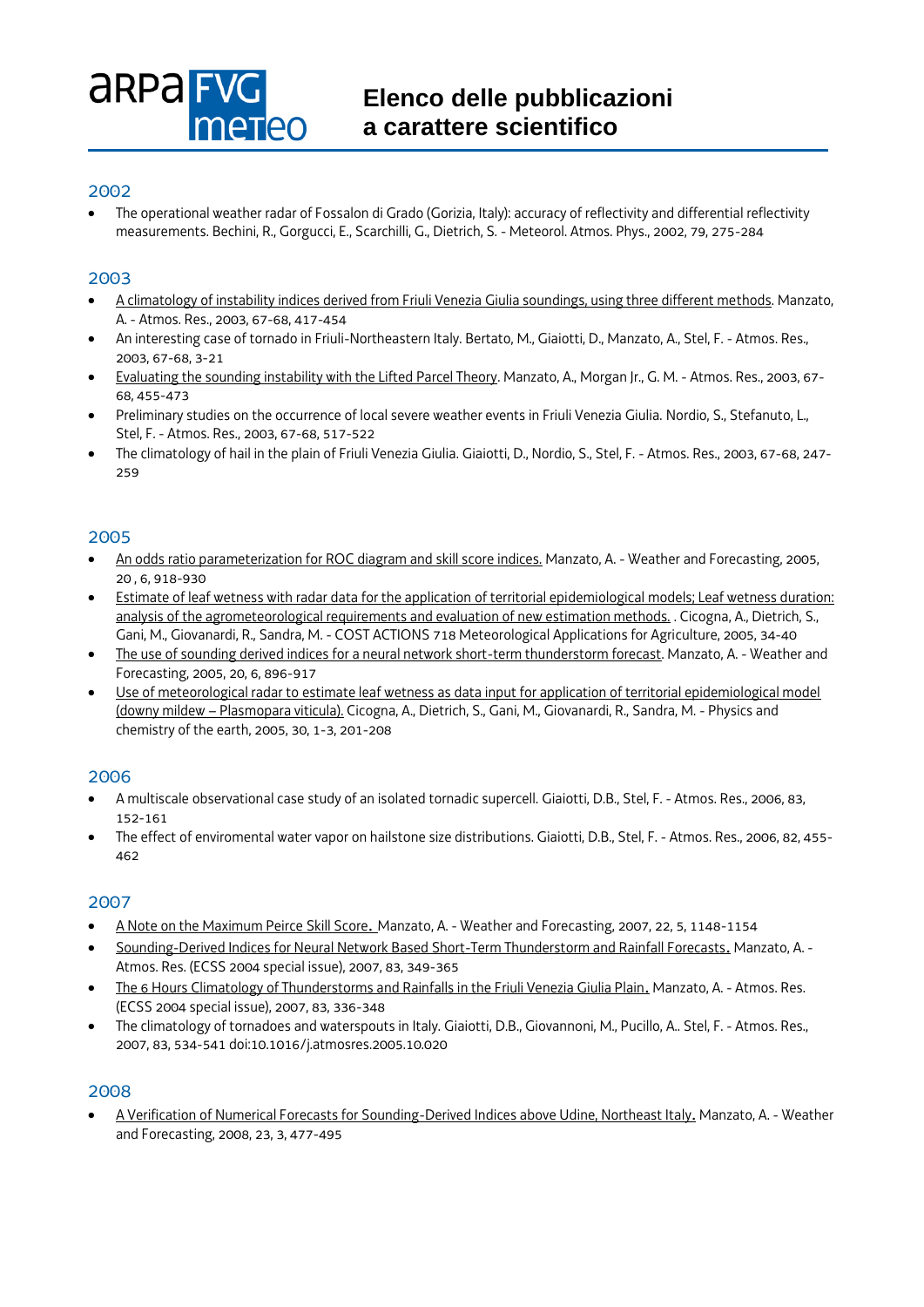# **ARPAFT ATAN**

### 2009

 [Ground wind convergence as source of deep convection initiation](https://doi.org/10.1016/j.atmosres.2008.09.032). Pucillo, A., Giaiotti, D.B., Stel, F. - Atmos. Res., 2009, 93, 437-445 doi:10.1016/j.atmosres.2008.09.032

# 2012

 [Hail in NE Italy: Climatology and bivariate analysis with the sounding-derived indices.](http://dx.doi.org/10.1175/JAMC-D-10-05012.1) Manzato, A. - Journal of Applied Meteorology and Climatology, 2012, 51, 449-467

### 2013

- A Cloud–to–[Ground Lightning Climatology for North](https://doi.org/10.5194/asr-10-77-2013)–Eastern Italy. Feudale, L., Manzato, A., Micheletti, S. Advances in Science and Research, 2013, 10, 77-84
- [Hail in NE Italy: A neural network ensemble forecast using sounding](http://dx.doi.org/10.1175/WAF-D-12-00034.1)–derived indices. Manzato, A. Weather and Forecasting, 2013, 28, 3–28
- [Usefulness and skill of station-derived predictors in the forecasting storm occurrence and intensity.](http://dx.doi.org/10.1016/j.atmosres.2012.10.016) Pucillo, A., Manzato, A. - Atmos. Res., 2013, 123, 31-47 doi:10.1016/j.atmosres.2012.10.016

### 2014

- [The climate of daily precipitation in the Alps: development and analysis of a high-resolution grid dataset from pan-](http://www.euro4m.eu/Publications/Isotta_etal_The_climate_of_daily_precipitation_in_the_Alps.pdf)[Alpine rain-gauge data.](http://www.euro4m.eu/Publications/Isotta_etal_The_climate_of_daily_precipitation_in_the_Alps.pdf) Isotta, F.A., Frei, C., Weilguni, V., Perčec Tadić, M., Lassègues, P., Rudolf, B., Pavan, V., Cacciamani, C., Antolini, G., Ratto, S.M., Munari, M., Micheletti, S., Bonati, V., Lussana, C., Ronchi, C., Panettieri, E., Marigo, G., Vertačnik, G. - International Journal of Climatology, DOI: 10.1002/joc.3794, 2014, 34, 5, 1657–1675
- [Overview of the first HyMeX Special Observation Period over Italy: observations and model results.](http://www.hydrol-earth-syst-sci.net/18/1953/2014/hess-18-1953-2014.pdf) Ferretti, R., Pichelli, E., Gentile, S., Maiello, I., Cimini, D., Davolio, S., Miglietta, M.M., Panegrossi, G., Baldini, L., Pasi, F., Marzano, F.S., Zinzi, A., Mariani, S., Casaioli, M., Bartolini, G., Loglisci, N., Montani, A., Marsigli, C., Manzato, A., Pucillo, A., Ferrario, M. E., Colaiuda, V., Rotunno, R. - Hydrol. Earth Syst. Sci., 18, 1953-1977, doi:10.5194/hess-18-1953-2014, 2014
- Cloud–to–[Ground Lightning Distribution and its Relationship with Orography and anthropogenic emissions in the Po](http://dx.doi.org/10.1175/JAMC-D-14-0037.1)  [Valley](http://dx.doi.org/10.1175/JAMC-D-14-0037.1), Feudale, L. and A. Manzato, Journal of Applied Meteorology and Climatology[, 53, 2651-2670,](callto:53,%202651-2670) 2014.

### 2015

- [12 September 2012: A supercell outbreak in NE Italy?](http://dx.doi.org/10.1016/j.atmosres.2014.07.019) Manzato, A., Davolio, S., Miglietta, M. M., Pucillo, A., and M. Setvák, 2015, Atmos. Res., 153, 98-118 doi:10.1016/j.atmosres.2014.07.019
- [The role of the Italian scientific community in the first HyMeX SOP: an outstanding multidisciplinary experience;](http://www.schweizerbart.de/papers/metz/detail/prepub/84589/The_role_of_the_Italian_scientific_community_in_the_first_HyMeX_SOP_an_outstanding_multidisciplinary_experience) Davolio S., R. Ferretti, L. Baldini, M. Casaioli, D. Cimini, M. E. Ferrario, S. Gentile, N. Loglisci, I. Maiello, A. Manzato, S. Mariani, C. Marsigli, F. S. Marzano, M. M. Miglietta, A. Montani, G. Panegrossi, F. Pasi, E. Pichelli, A. Pucillo, A. Zinzi, 2015, Meteorologische Zeitschrift, 7 pp, DOI: 10.1127/metz/2014/0624.

### 2016

- [6-hour maximum rain in Friuli Venezia Giulia: Climatology and ECMWF-based forecasts,](http://dx.doi.org/10.1016/j.atmosres.2015.07.013) Manzato, A., Cicogna, A. and A. Pucillo, 2016: Atmospheric Research, 169 B, 465-484 doi:10.1016/j.atmosres.2015.07.013
- [Evaluation of Geostationary Satellite Observations and the Development of a 1-2 hour Prediction Model for Future](http://onlinelibrary.wiley.com/doi/10.1002/2016JD024768/abstrac)  [Storm Intensity: Forecasting Storm Intensity.,](http://onlinelibrary.wiley.com/doi/10.1002/2016JD024768/abstrac) John R. Mecikalski, Daniel Rosenfeld, Agostino Manzato, 2016: Journal of Geophysical Research Atmospheres 121(11). DOI:10.1002/2016JD024768
- [Mechanisms producing different precipitation patterns over north-eastern Italy: insights from HyMeX-SOP1 and](http://onlinelibrary.wiley.com/doi/10.1002/qj.2731/abstract)  [previous events,](http://onlinelibrary.wiley.com/doi/10.1002/qj.2731/abstract) Davolio, S., Volonté, A., Manzato, A., Pucillo, A., Cicogna, A. and M. E. Ferrario, 2016, Quarterly Journal of RMS, DOI: 10.1002/qj.2731.
- [Characteristics and Predictability of a Supercell during HyMeX SOP1: Characteristics and Predictability of a Supercell](http://onlinelibrary.wiley.com/doi/10.1002/qj.2872/abstract)  [during HyMeX SOP1,](http://onlinelibrary.wiley.com/doi/10.1002/qj.2872/abstract) Miglietta, M. M., Manzato, A., Rotunno, R., 2016: Quarterly Journal of RMS DOI: 10.1002/qj.2872